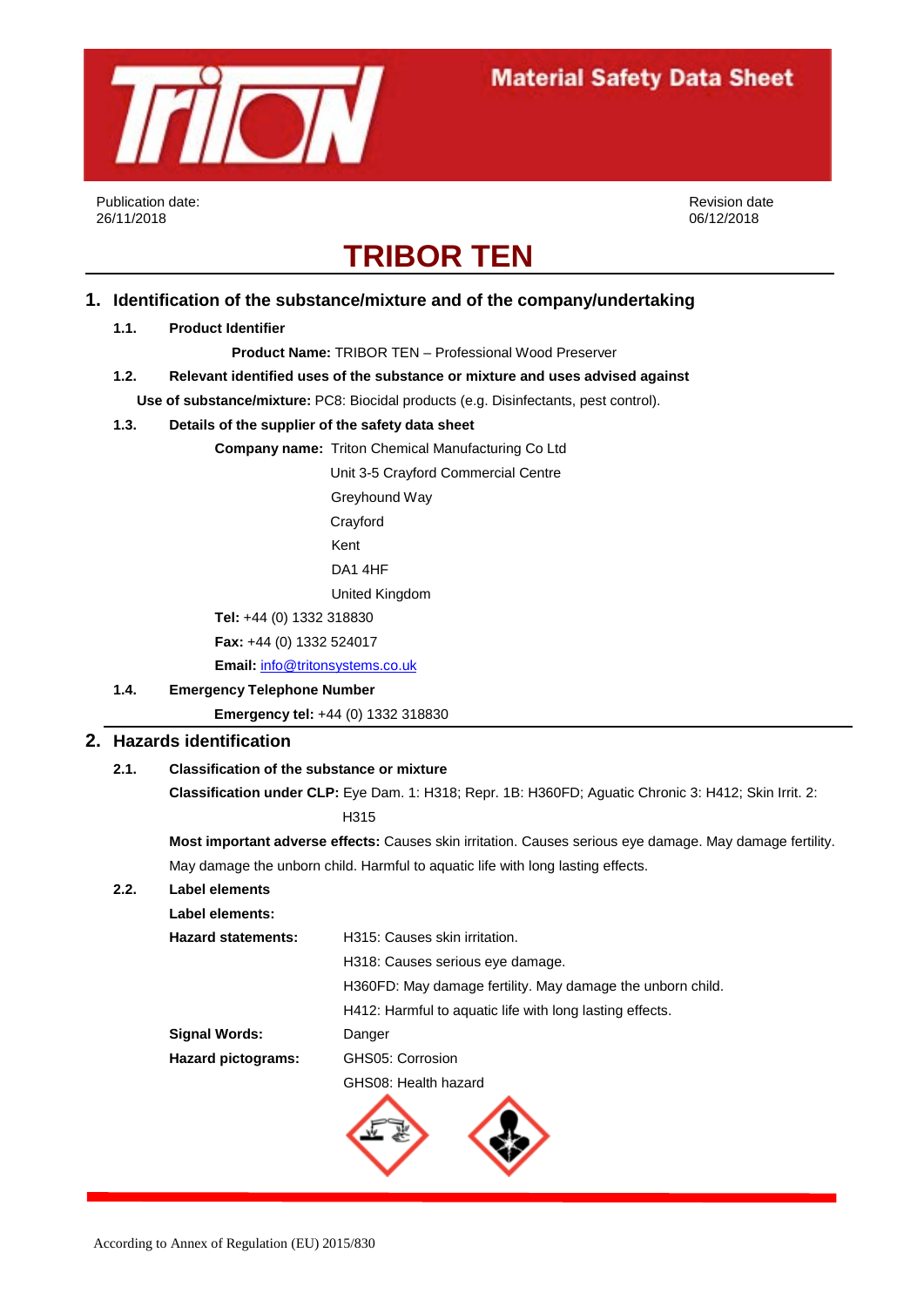

| <b>Precautionary statements:</b> | P201: Obtain special instructions before use.                        |  |  |
|----------------------------------|----------------------------------------------------------------------|--|--|
|                                  | P280: Wear protective gloves/protective clothing/eye protection/face |  |  |
|                                  | protection.                                                          |  |  |
|                                  | P302+352: IF ON SKIN: Wash with plenty of water/soap.                |  |  |
|                                  | P305+351+338: IF IN EYES: Rinse cautiously with water for several    |  |  |
|                                  | minutes. Remove contact lenses, if present and easy to do. Continue  |  |  |
|                                  | rinsing.                                                             |  |  |
|                                  | P310: Immediately call a POISON CENTER/doctor.                       |  |  |
|                                  | P321: Specific treatment (see instructions on this label).           |  |  |
|                                  | P202: Do not handle until all safety precautions have been read and  |  |  |
|                                  | understood.                                                          |  |  |
|                                  | P264: Wash hands thoroughly after handling.                          |  |  |
|                                  | P273: Avoid release to the environment.                              |  |  |
|                                  |                                                                      |  |  |

P281: Use personal protective equipment as required.

P332+313: If skin irritation occurs: Get medical advice/attention.

P362: Take off contaminated clothing.

P501: Dispose of contents/container to in accordance with regional, national and international regulations.

#### **2.3. Other hazards**

**Other hazards:** Danger of serious damage to health by prolonged exposure.

**PBT:** This product is not identified as a PBT/vPvB substance.

## **3. Composition/information on ingredients**

**3.1. Mixtures**

**Hazardous ingredients:**

## DISODIUM OCTABORATE TETRAHYDRATE

| <b>EINECS</b>                                                              | CAS        | PBT / WEL | <b>CLP Classification</b> | Percent   |
|----------------------------------------------------------------------------|------------|-----------|---------------------------|-----------|
| 234-541-0                                                                  | 12280-03-4 |           | Repr. 1B: H360FD          | $1 - 10%$ |
| QUATERNARY AMMONIUM COMPOUNDS, BENZYL (C12 - C16) ALKYL DIMETHYL CHLORIDES |            |           |                           |           |

| <b>EINECS</b> | CAS        | PBT / WEL | <b>CLP Classification</b> | Percent |
|---------------|------------|-----------|---------------------------|---------|
| 234-541-0     | 12280-03-4 |           | Repr. 1B: H360FD          | 1-10%   |

**Contains:** Benzyl Ammonium Chloride

Disodium Octaborate

#### **4. First aid measures**

#### **4.1. Description of first aid measures**

**Skin contact:** Remove all contaminated clothes and footwear immediately unless stuck to skin. Drench the affected skin with running water for 10 minutes or longer if substance is still on skin.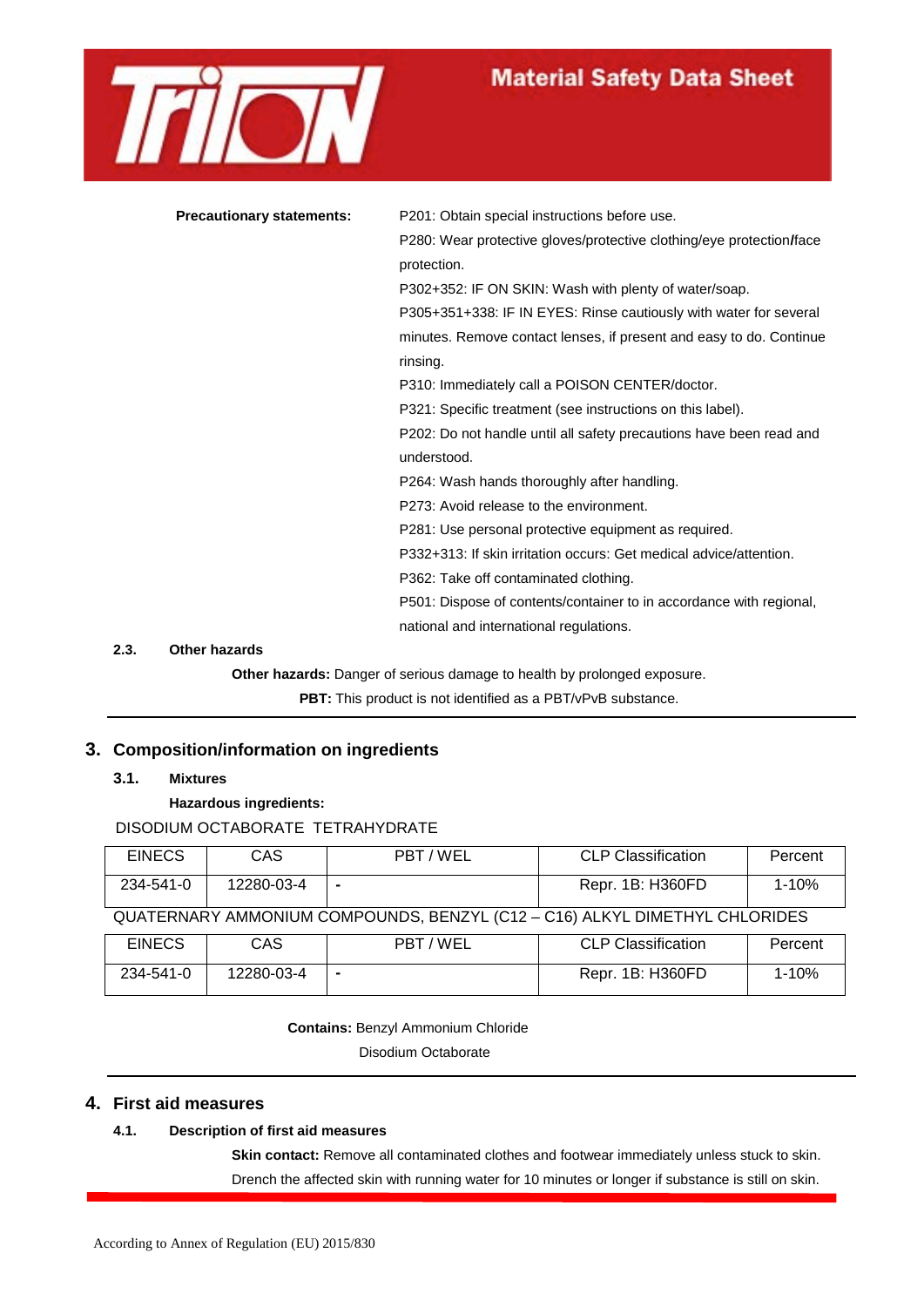

Consult a doctor.

**Eye contact:** Bathe the eye with running water for 15 minutes. Consult a doctor.

**Ingestion:** Wash out mouth with water. Consult a doctor.

**Inhalation:** Remove casualty from exposure ensuring one's own safety whilst doing so. Consult a doctor.

## **4.2. Most important symptoms and effects, both acute and delayed**

**Skin contact:** There may be mild irritation at the site of contact.

**Eye contact:** There may be irritation and redness.

**Ingestion:** There may be soreness and redness of the mouth and throat.

**Inhalation:** No symptoms.

**Delayed/immediate effects:** Delayed effects can be expected after long-term exposure.

**4.3. Indication of any immediate medical attention and special treatment needed.**

## **Immediate/special treatment:** Not applicable.

## **5. Fire-fighting measures**

#### **5.1. Extinguishing media**

**Extinguishing media:** Suitable extinguishing media for the surrounding fire should be used. Use water spray to cool containers.

## **5.2. Special hazards arising from the substance or mixture**

**Exposure hazards:** In combustion emits toxic fumes.

## **5.3. Advice for fire-fighters**

**Advice for fire-fighters:** Wear self-contained breathing apparatus. Wear protective clothing to prevent contact with skin and eyes.

## **6. Accidental release measures**

## **6.1. Personal precautions, protective equipment and emergency procedures**

**Personal precautions:** Refer to section 8 of SDS for personal protection details.

## **6.2. Environmental precautions**

**Environmental precautions:** Do not discharge into drains or rivers. Contain the spillage using bunding. Alert the neighbourhood to the presence of fumes or gas.

## **6.3. Methods and material for containment and cleaning up**

**Clean-up procedures:** Absorb into dry earth or sand. Clean-up should be dealt with only by qualified personnel familiar with the specific substance.

## **6.4. Reference to other sections**

**Reference to other sections:** Refer to section 8 of SDS.

## **7. Handling and storage**

## **7.1. Precautions for safe handling**

**Handling requirements:** Ensure there is sufficient ventilation of the area.

## **7.2. Conditions for safe storage, including any incompatibilities**

**Storage conditions:** Store in a cool, well ventilated area. Keep container tightly closed.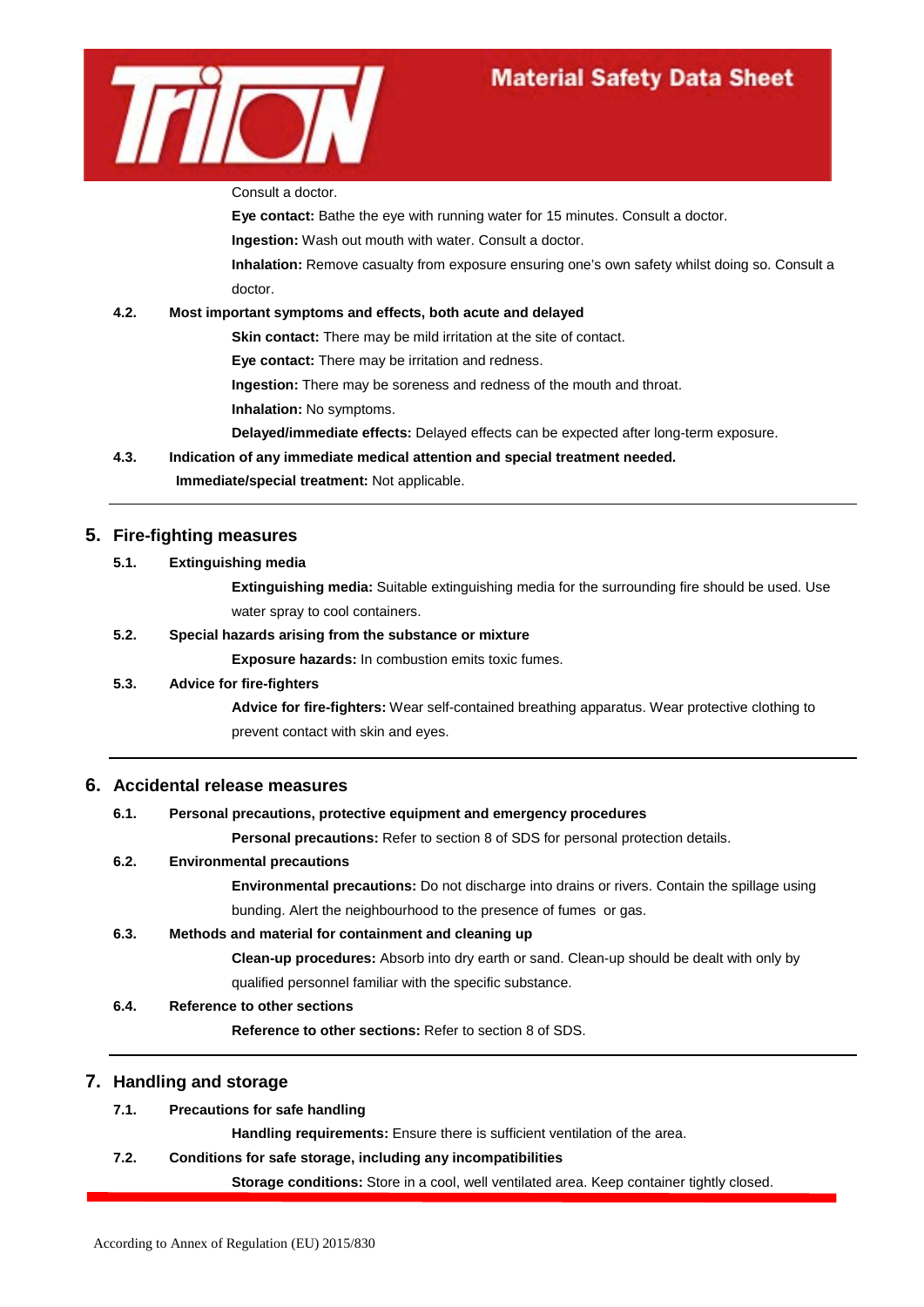

#### **Suitable packaging:** Must only be kept in original packaging.

**7.3. Specific end use(s)**

**Specific end use(s):** No Data available.

## **8. Exposure controls/personal protection**

**8.1. Control parameters**

**Workplace exposure limits:** No data available.

#### **DNEL/PNEC Values**

**DNEL/PNEC:** No data available.

#### **8.2. Exposure controls**

- **Engineering measures:** Ensure there is sufficient ventilation of the area.
- **Respiratory protection:** Self-contained breathing apparatus must be available in case of emergency.
- **Hand protection:** Impermeable gloves.
- **Eye protection:** Safety glasses. Ensure eye bath is to hand.
- **Skin protection:** Impermeable protective clothing.

#### **9. Exposure controls/personal protection**

#### **9.1. Information on basic physical and chemical properties**

**State:** Liquid **Colour:** Colourless **Odour:** Barely perceptible odour **Evaporation rate:** No data available **Oxidising:** No data available **Solubility in water:** Miscible **Viscosity:** Non-viscous **Boiling point/rangeºC:** No data available **Flammability limits %: lower:** No data available **Flash pointºC:** No data available **AutoflammabilityºC:** No data available. **Relative density:** No data available **VOC g/l:** No data available **Melting point/rangeºC:** No data available **Upper:** No data available **Part.coeff. n-octanol/water:** No data available **Vapour pressure:** No data available **pH:** No data available

#### **9.2. Other information**

**Other information:** No data available

#### **10. Stability and reactivity**

**10.1. Reactivity**

**Reactivity:** Stable under recommended transport or storage conditions.

#### **10.2. Chemical stability**

**Chemical stability:** Stable under normal conditions.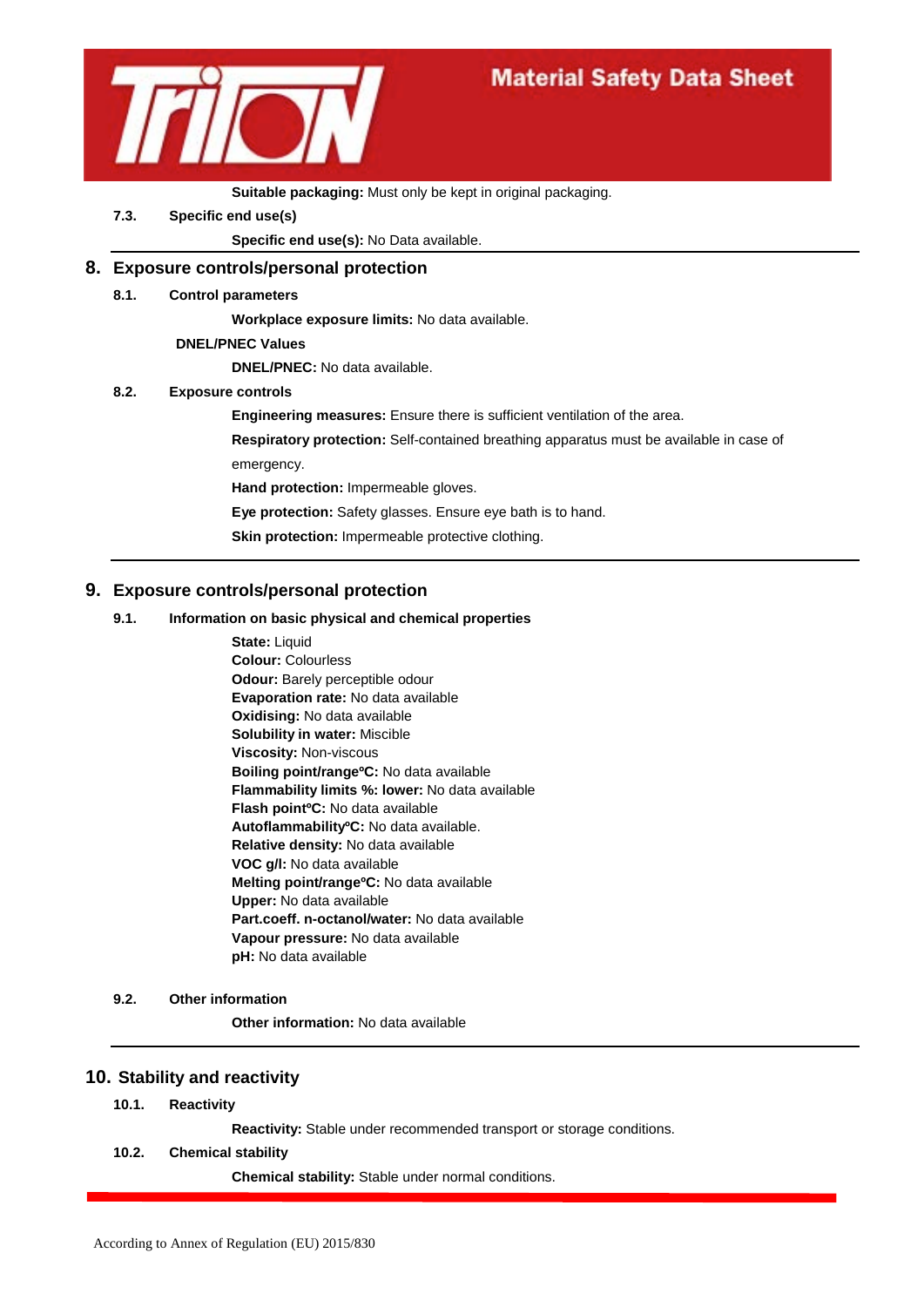

#### **10.3. Possibility of hazardous reactions**

**Hazardous reactions:** Hazardous reactions will not occur under normal transport or

storage conditions.

Decomposition may occur on exposure to conditions or

materials listed below.

#### **10.4. Conditions to avoid**

**Conditions to avoid:** Heat. Hot surfaces. Flames.

**10.5. Incompatible materials**

**Materials to avoid:** Strong oxidising agents. Strong acids.

#### **10.6. Hazardous decomposition products**

**Haz. Decomp. Products:** In combustion emits toxic fumes.

## **11. Toxicological information**

## **11.1. Information on toxicological effects**

**Hazardous ingredients:**

#### **DISODIUM OCTABORATE TETRAHYDRATE**

| 11<br>∽ | --<br>. . | - -<br>___ | . . |
|---------|-----------|------------|-----|
|         |           |            |     |
|         |           |            |     |

#### **Relevant hazards for product:**

| Hazard                        | Route      | Basis                 |
|-------------------------------|------------|-----------------------|
| Skin corrosion/irritation     | <b>DRM</b> | Hazardous: calculated |
| Serious eye damage/irritation | OPT        | Hazardous: calculated |
| Reproductive toxicity         | --         | Hazardous: calculated |

#### **Symptoms / routes of exposure**

**Skin contact:** There may be mild irritation at the site of contact.

**Eye contact:** There may be irritation and redness.

**Ingestion:** There may be soreness and redness of the mouth and throat.

**Inhalation:** No symptoms.

**Delayed/immediate effects:** Delayed effects can be expected after long-term exposure.

**Other information:** Reproductive toxicity: Category 2: May damage fertility or the unborn child.

Disodium octaborate tetrahydrate: No experimental test data. However, animal feeding studies with boric acid and sodium tetraborate in rat, mouse and dog, at high doses have demonstrated effects on fertility and testes. Studies with chemically related boric acid in rat, mouse and rabbit at high doses, demonstrate developmental effects on the foetus including foetal weight loss and minor skeletal variations. The lowest NOAEL is 9.6 mg B/kg in rats, based on developmental effects. The doses administered were many times in excess of those which humans would normally be exposed to.

## **12. Ecological information**

**12.1. Toxicity**

#### **Hazardous ingredients:**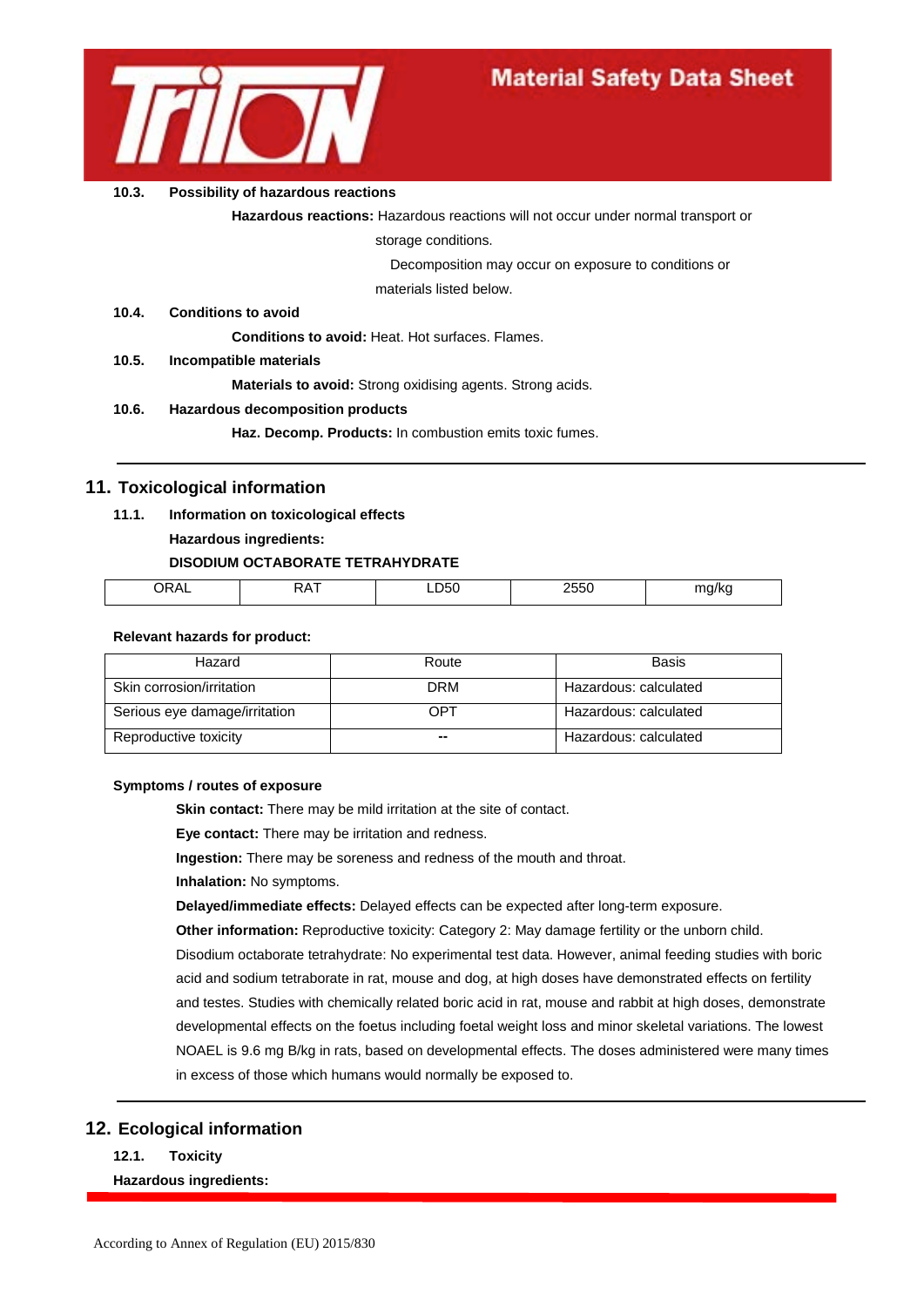

#### **DISODIUM OCTABORATE TETRAHYDRATE**

| <b>DAPHNIA</b> | <b>EC50</b><br>18 I<br>וט+ | rnn<br>ჂᲙႱ | ma/l |
|----------------|----------------------------|------------|------|
|                |                            |            |      |

**12.2. Persistence and degradability**

**Persistence and degradability:** Biodegradable.

**12.3. Bioaccumulative potential**

**Bioaccumulative potential:** No bioaccumulation potential.

**12.4. Mobility in soil**

**Mobility:** Readily absorbed into soil.

**12.5. Results of PBT and vPvB assessment**

**PBT identification:** This product is not identified as a PBT/vPvB substance.

**12.6. Other adverse effects**

**Other adverse effects:** Negligible ecotoxicity.

## **13. Disposal considerations**

## **13.1. Waste treatment methods**

**Disposal operations:** Transfer to a suitable container and arrange for collection by specialised disposal company.

**NB:** The user's attention is drawn to the possible existence of regional or national regulations regarding disposal.

## **14. Transport information**

**Transport class:** This product does not require a classification for transport.

## **15. Regulatory information**

#### **15.1. Safety, health and environmental regulations/legislation specific for the substance or mixture**

**15.2. Chemical safety assessment**

## **16. Other information**

#### **Other information**

**Other information:** This safety data sheet is prepared in accordance with Commission Regulation (EU) No 2015/830.

\*Indicates text in the SDS which has changed since the last revision.

This safety data sheet is prepared in accordance with Commission Regulation (EC) No1272/2008.

Acronyms and Abbreviations

OPT – Optical

**Phrases used in s.2 and s.3:** H302: Harmful if swallowed.

H314: Causes severe skin burns and eye damage.

H315: Causes skin irritation.

H318: Causes serious eye damage.